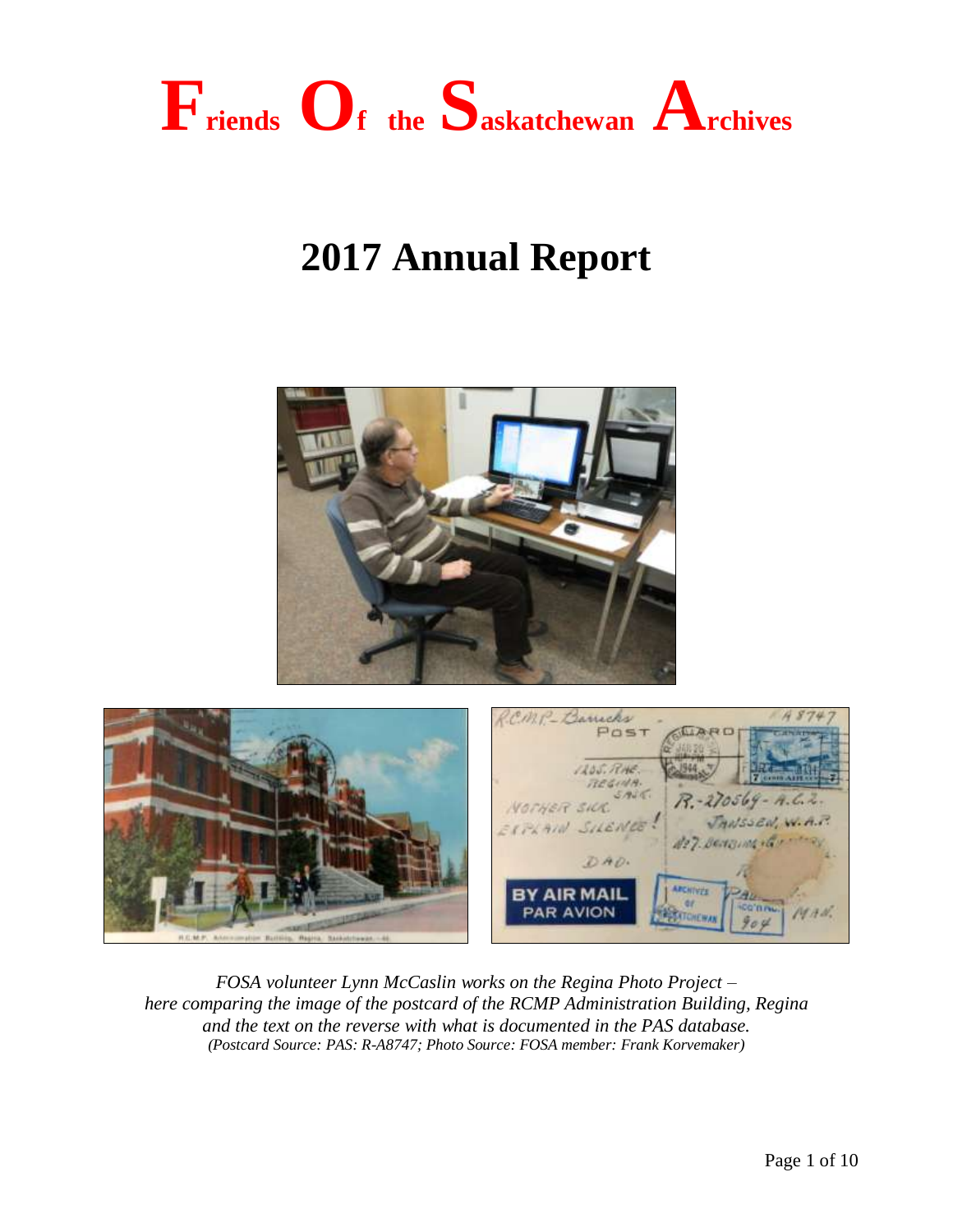## **SUMMARY**

During 2017 membership increased from 200 to 235 active and associate members. Some of the new members initially contacted FOSA in order to find out how they can donate records to the Provincial Archives of Saskatchewan.

## **ADMINISTRATION**

Structure – The informal organizational structure for FOSA-Regina appears to be working well and will continue as such for the foreseeable future. Bill Armstrong , corresponding under the pseudonym of "Interim Gopher", remained the de-facto Chair of FOSA-Regina.

FOSA Meetings – Meeting facilities continue to be held at 3303 Hillsdale Street - the Regina offices of the Provincial Archives of Saskatchewan; while PAS staff has provided limited administrative support, which is greatly appreciated.

FOSA Website – Information relating to FOSA activities can be found on the PAS website. On the Home page, click on:"About the Archives", then select: "Friends of the Provincial Archives", or click directly on the following link: <http://www.saskarchives.com/about-archives/friends-archives>

### **ACHIEVEMENTS**

The following activities were undertaken in 2017:

#### **Correspondence:**

The Interim Gopher maintained a steady flow of correspondence with members and responded to a number of public enquiries. Once again, well over a hundred e-mails found their way into members' IN BOXES. Among some of the topics that FOSA members were asked to consider or provide some insight, were the following: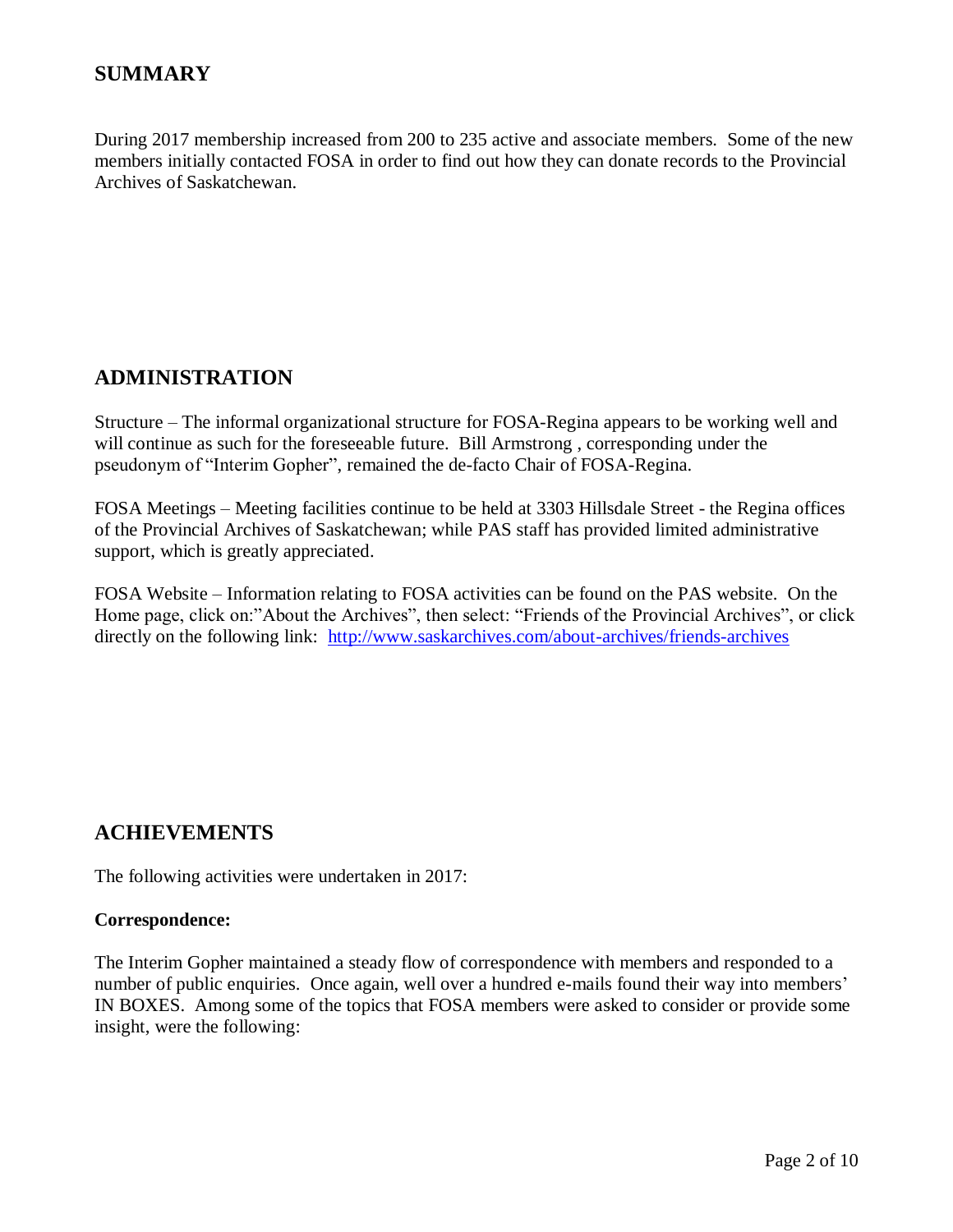**family history enquiries and comments**



*Royal Address prepared by FOSA member Roberta Rivett's uncle Edward McCheane for King George VI and Queen Elizabeth's visit to Saskatoon in 1939. (Document Source: FOSA member: Roberta Rivett)*

**seasonal images relating to Saskatchewan's present and past sports enthusiasm**



*The 13th Man supporting the Saskatchewan Roughriders, at Watson. (Photo Source: FOSA member: Will Chabun)*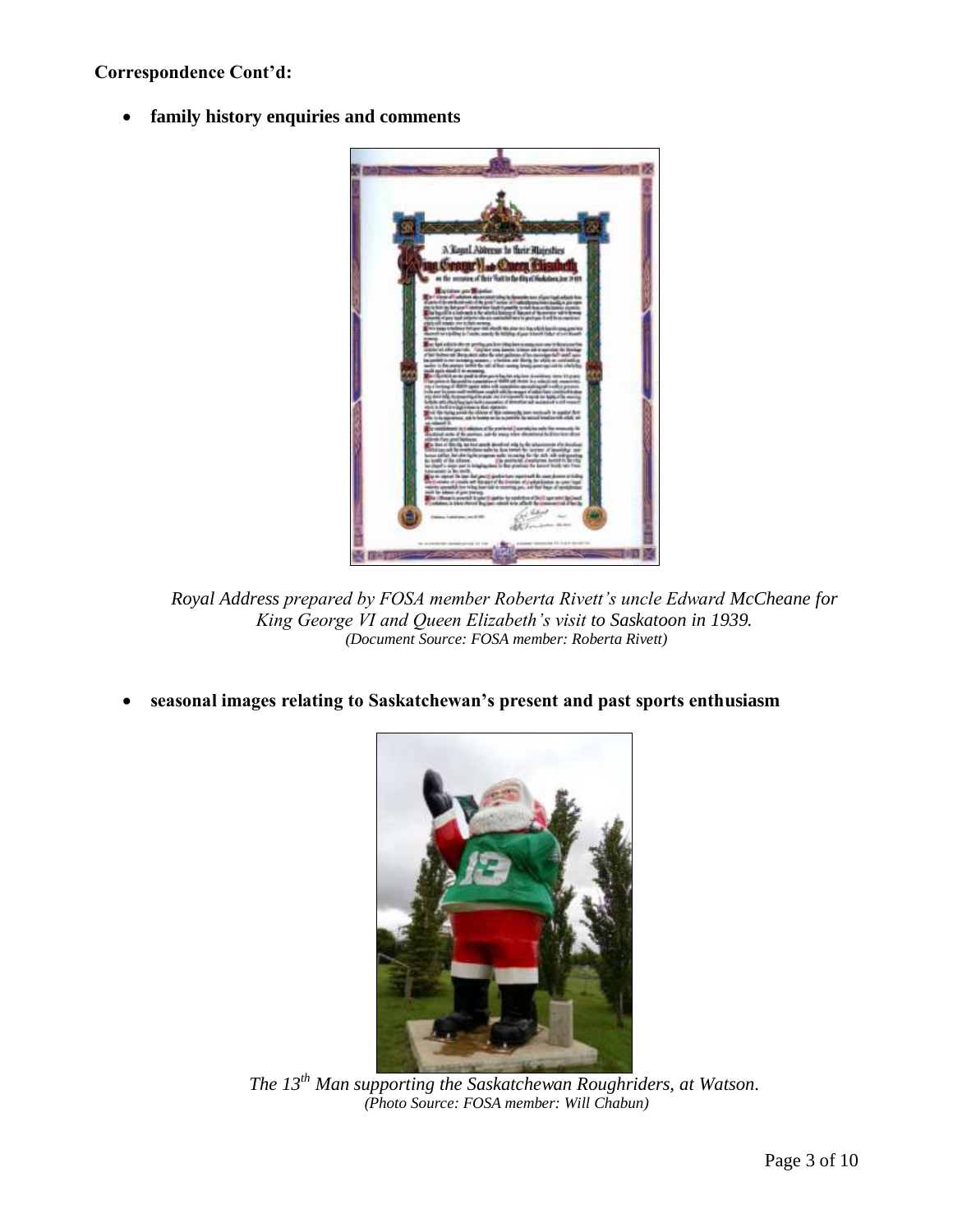**discussions relating to the discontinuance of** *Saskatchewan History* **magazine**



*Final cover of Saskatchewan History. (Photo Source: PAS: Vol. 69, No. 1 – Winter 2017-2018)*

 **sharing information relating to other archival websites with Saskatchewan content,** such as *Images of Prairie Towns*, the University of Alberta's *Peel's Prairie Provinces*, and local history books on the *Our Roots* website.



*(Website[: http://www.prairie-towns.com/index.html\)](http://www.prairie-towns.com/index.html)*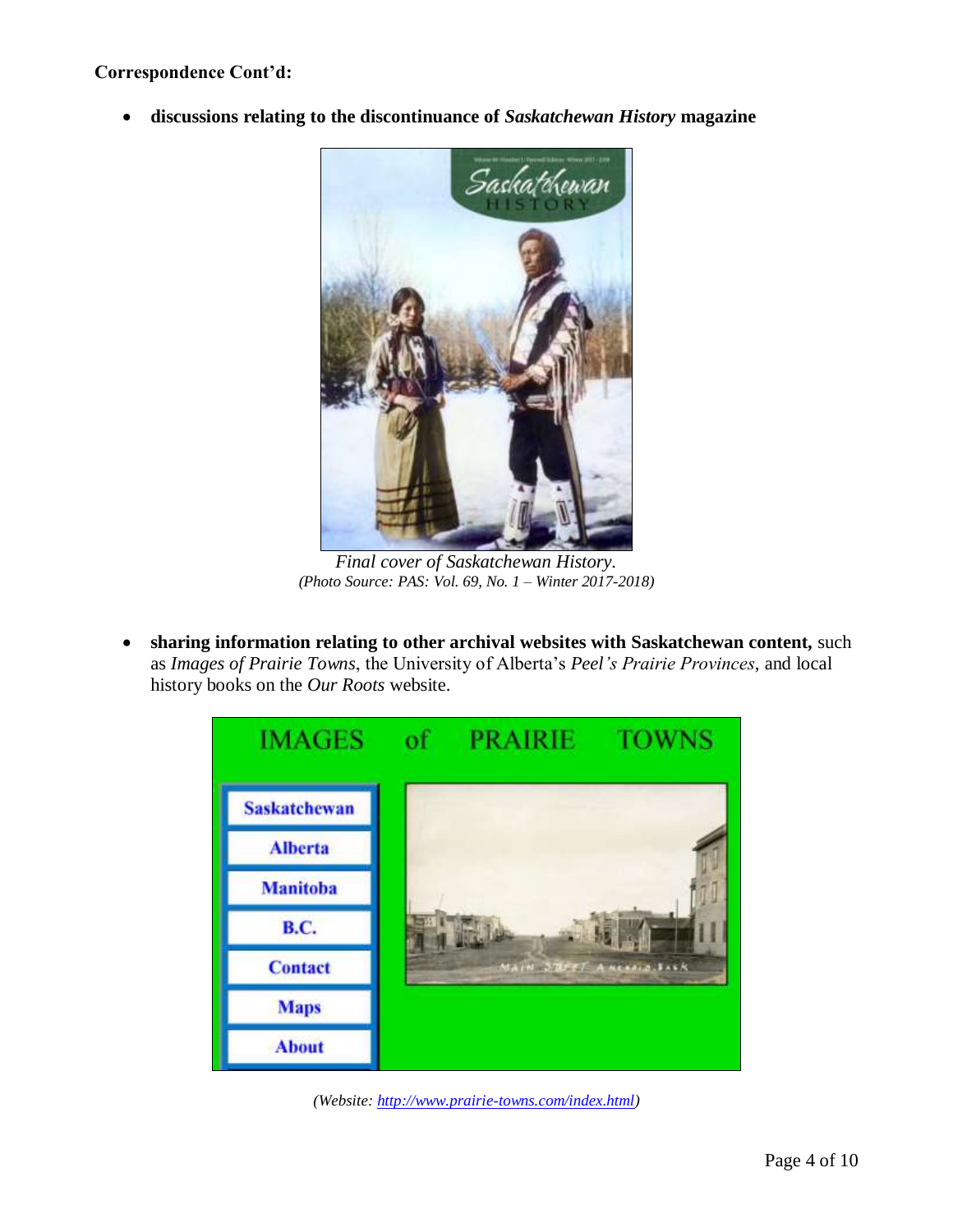

*(Website:* 

*[http://peel.library.ualberta.ca/search/?search=follow&qid=postcards%7Ctext%3A%28Saskatchewan+postcards%29%7](http://peel.library.ualberta.ca/search/?search=follow&qid=postcards%7Ctext%3A%28Saskatchewan+postcards%29%7C%7Cscore&index=postcards&rawQuery=saskatchewan+post+cards) [C%7Cscore&index=postcards&rawQuery=saskatchewan+post+cards\)](http://peel.library.ualberta.ca/search/?search=follow&qid=postcards%7Ctext%3A%28Saskatchewan+postcards%29%7C%7Cscore&index=postcards&rawQuery=saskatchewan+post+cards)*

| UNIVERSITY OF                                                                                                                | $Q \equiv$<br><b>Advanced Search</b><br>Libraries and Cultural Resources Digital Collections                 |  |  |
|------------------------------------------------------------------------------------------------------------------------------|--------------------------------------------------------------------------------------------------------------|--|--|
| <b>O</b> Collections<br>ET SHIRT At Collections                                                                              | Searching items in:<br>Relevance<br>۰<br>Nort by:<br><b>Local Histories</b>                                  |  |  |
| 17 40 Years of Autonomy, 1966-2006<br>[5] 50th Annversary of the University of Calgary<br><b>ET Aberta Arphoto Colection</b> | Search Terms:<br>saskatchewan <b>x</b>                                                                       |  |  |
| <b>ITT Alberta Caw Colection</b><br>ETT Alberta Stock Exchange<br>Show All                                                   | Records 51-100 of 955<br>23<br>$20 - x$<br>$\epsilon$<br><b>Contract</b>                                     |  |  |
| Citricial<br>Update                                                                                                          | The History of Kincaid, Saskatchewan and area,<br>1909-1980.<br>$\sim$                                       |  |  |
| O Sub-collection<br>saskatchewan (364)<br>aborta (25)                                                                        | Kincled Region (Sask.)-Bisgraphy: Hincald Region (Save,)-History.)<br><b>Local Hotones</b><br><b>CONTROL</b> |  |  |

*(Website:<https://cdm22007.contentdm.oclc.org/digital/collection/p22007coll8/search/searchterm/saskatchewan>*

- **soliciting FOSA members' suggestions for naming the PAS's new database, previously known as "Threshold".**
- **explaining the process for donating records to the Provincial Archives**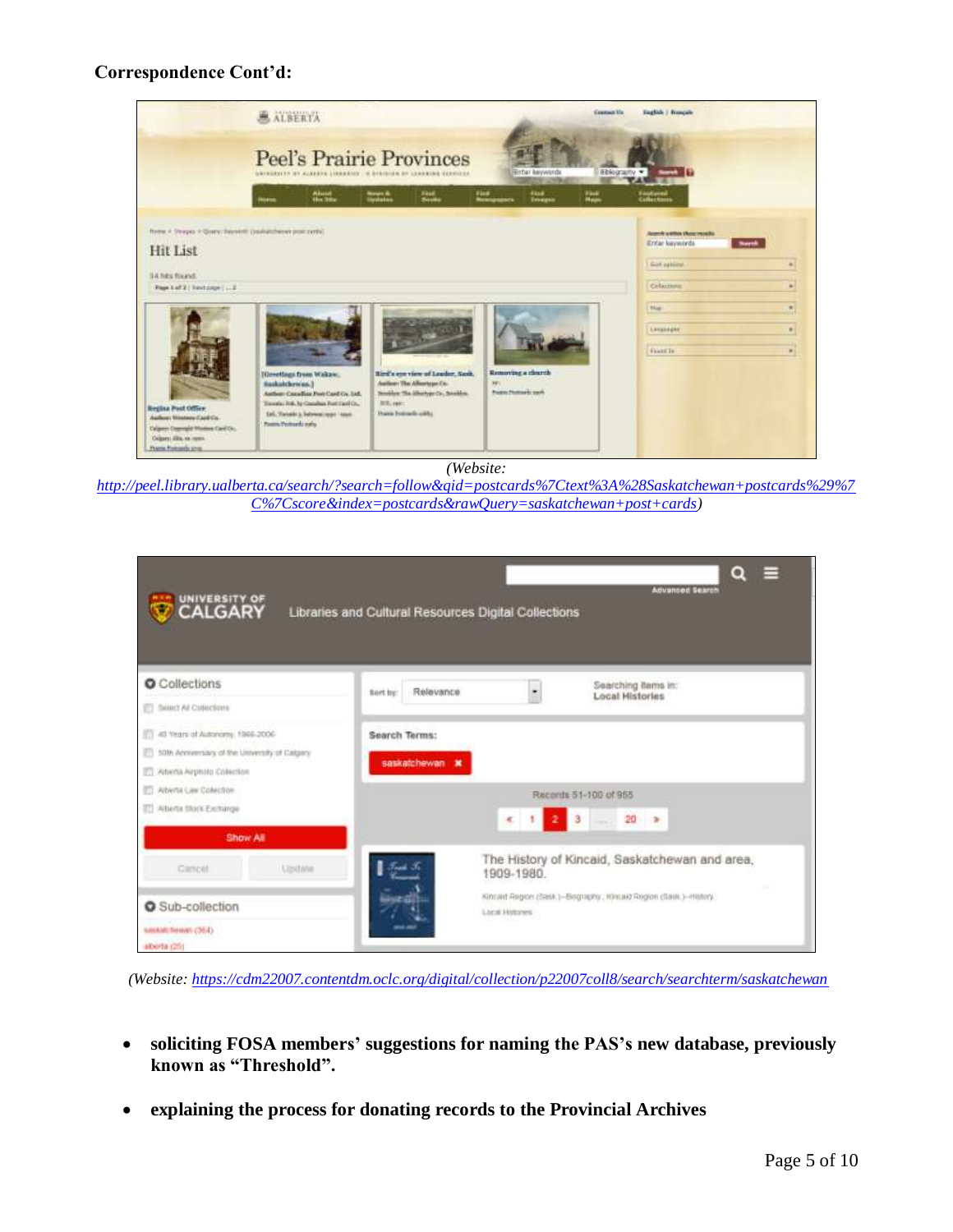**discussing the validity of various heritage facts,** such as the Saskatoon meeting of John Diefenbaker and Sir Wilfrid Laurier



 *A young John Diefenbaker meets Sir Wilfrid Laurier (Photo Source: Saskatoon Star-Phoenix, 25 July 2017)*

• as part of the World War One commemorations, there were exchanges of family memories of soldiers and of the home front, as well as website links to soldiers who died overseas, such as Capt. David McAndie, of Assiniboia, who was killed on Aug. 15, 1918.



*Capt. David McAndie, 10th Battalion, Canadian Expeditionary Force (Photo Source: CBC News, Nov. 20, 2017)*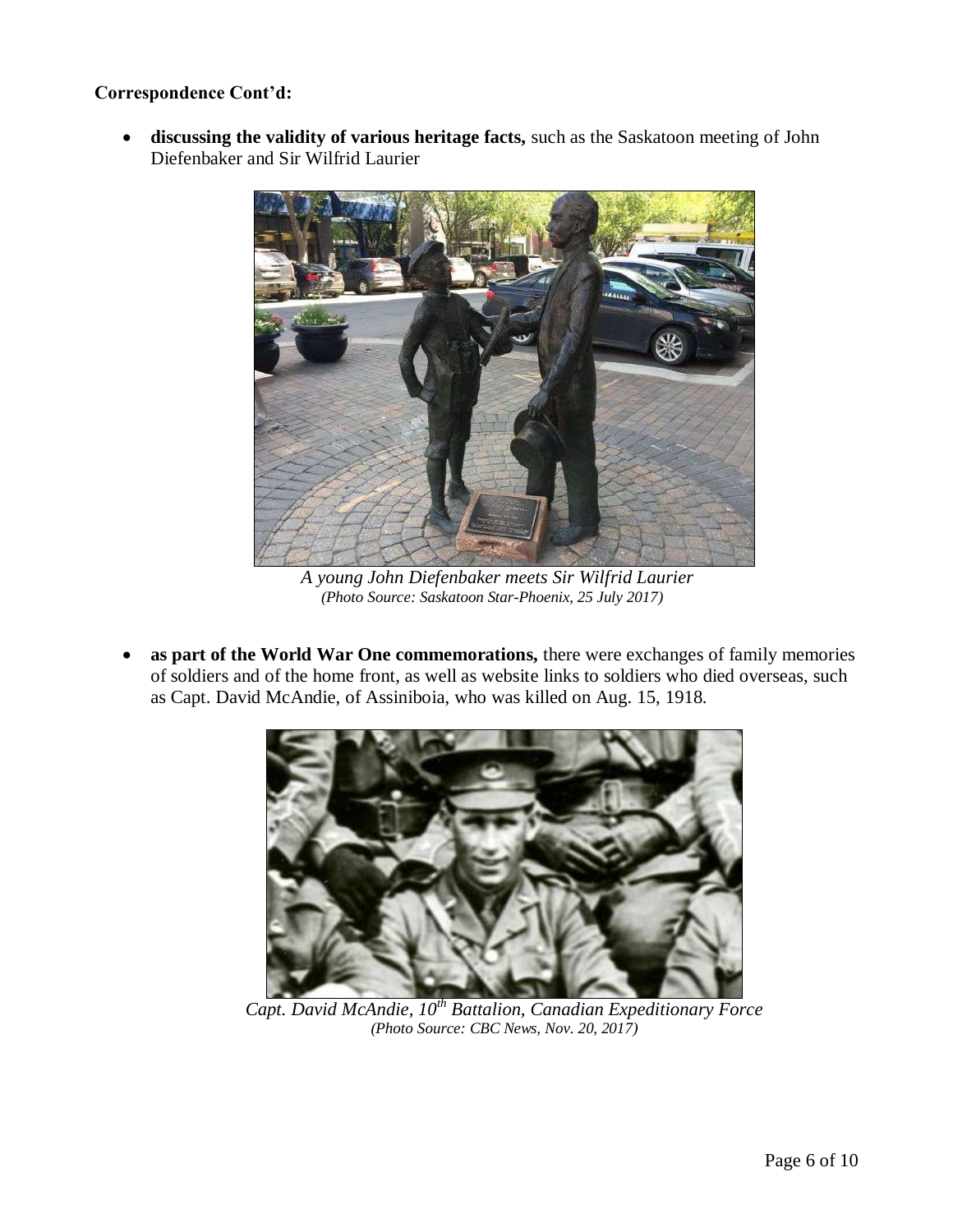#### **Volunteer Work:**

 **Regina Photo Project** – This project helps the Provincial Archives to upgrade the textual information documented in the photographic collection. FOSA members systematically review the photos to identify discrepancies in the data entered into the PAS's database, and subsequently made available on the Archives' website. During the past year the contents of an additional 1,973 photo envelopes were reviewed by the Friends, bringing the total now reviewed from 9,739 to 11,712. FOSA members have worked on this Project for 345 hours, including 130 hours in 2017.



*FOSA members compare text on the photo with what is recorded in the database, and note any discrepancies. (Source: PAS: R-A 6973[2])*

- **Saskatchewan Association Of Architects Box List – Regina –** This project was suspended in 2016 due to illness.
- **The 1885 Canadian Pacific Railway telegraph ledger project** Sixteen FOSA members from near and far assisted the Provincial Archives in transcribing approximately 1,000 handwritten telegrams covering 215 pages. Many of the telegrams related to battles around Batoche and Battleford during the 1885 North-West Conflict and were sent to or from the Clark's Crossing telegraph station near Batoche. Other telegrams were sent to or from Fort Pitt, Fort Qu'Appelle, Fort Walsh, Fish Creek, Saskatchewan Landing, and Swift Current. Proofreading of results will be undertaken in 2018-19. This ledger complements a similar collection of different telegrams housed at the Glenbow Archives.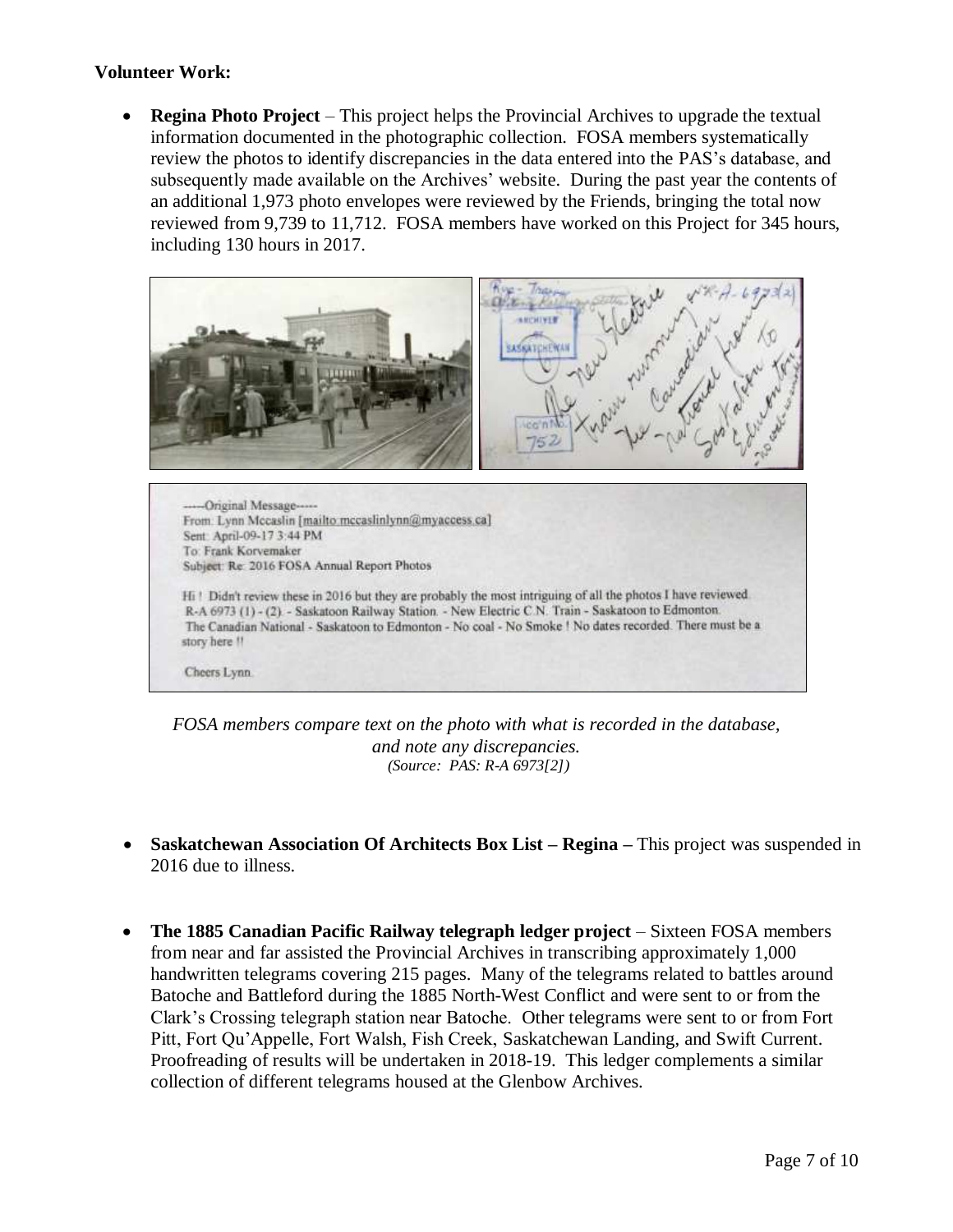12 Queligable 19/10 cocry thing ch provisions pe to the food

[left] ledger cover [centre] sample telegram [right] sample page of multiple telegrams *(Photo Source: Frank Korvemaker*)

**Text:***"Qu'Appelle, April 19 / 85.*  [to] *J. Wrigley, Wpg. I have offered to take Howard's teams. We are doing everything possible to rush provisions & forrage* [sic] *to the front. W.R. Bell."*

 **Archives Week (Feb. 8, 2017) – Regina** – The Provincial Archives of Saskatchewan and the Saskatchewan Council for Archives and Archivists (SCAA) partnered to present a series of speakers examining "Perspectives on the North-West Resistance of 1885". The event was held at Bushwakker's Brew Pub on Dewdney Avenue, Regina, and included presentations by Jed Lacoste, Guy Michaud, James Daschuk, Sylvain Rheault and Darren Préfontaine. The evening was chaired by FOSA member Frank Korvemaker, and several other FOSA members help with some of the evening's logistics.



*Jed Lacoste dressed in period 1885 military uniform, and Frank Korvemaker, serving as M.C. for the evening. (Photo Source: FOSA member: Bill Armstrong)*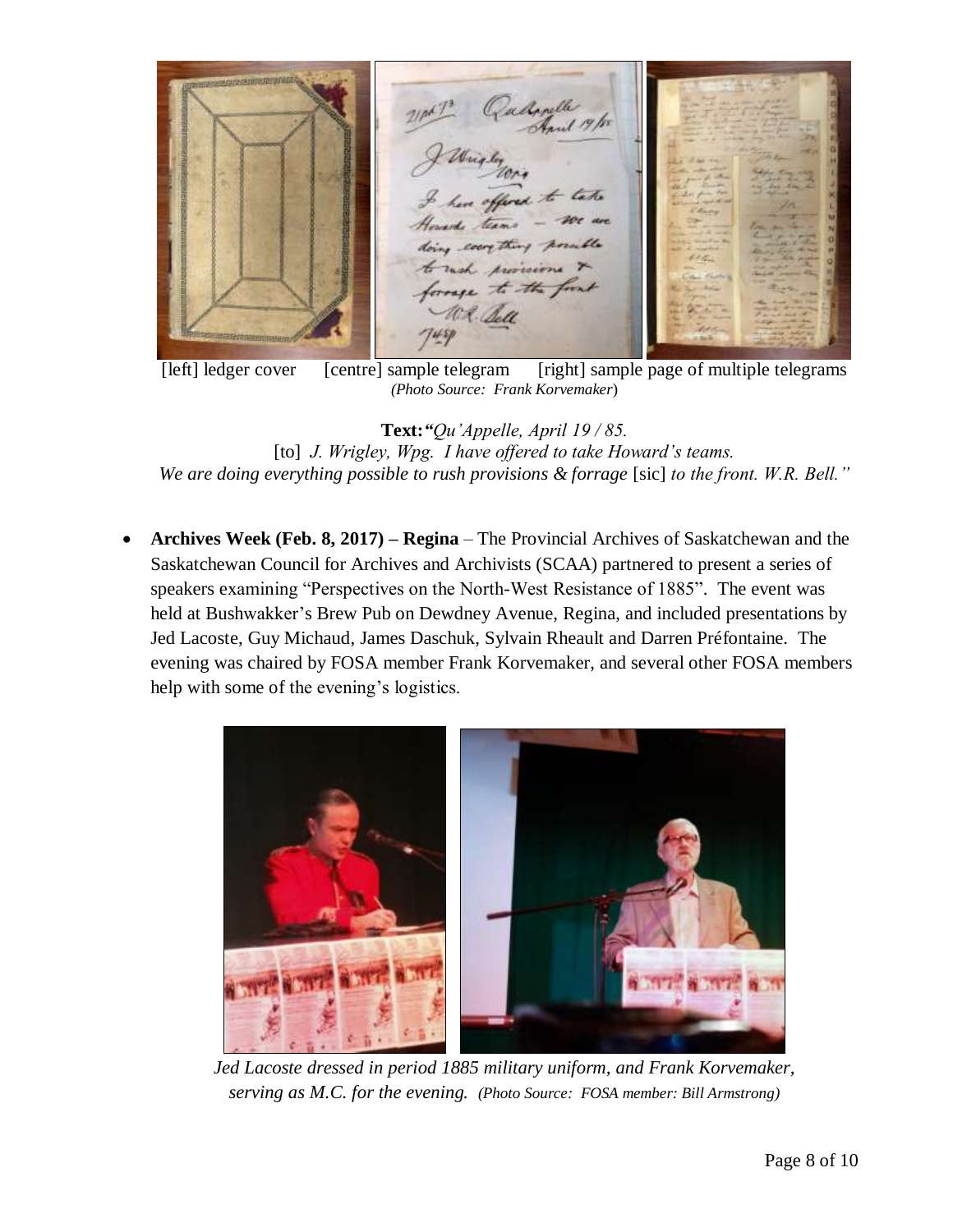#### **Donations:**

 *Sintaluta Times and Fort Qu'Appelle Gazette* from Kay and Jerry Dixon – an eight page newspaper not in the Provincial Archives' collection. Includes: Obituary for James Ewart; First World War references (including: extradition of Kaiser Wilhelm from Holland and War Criminals from Germany; Ross Rifle Factory expropriation in 1917, occupation of Turkey, etc.) As evident in the photograph below, this 97-year-old newspaper is very fragile, and its donation to the Archives before it completely disintegrates was most timely.



Front page of the *Sintaluta Times and Fort Qu'Appelle Gazette:*  Vol. 13, No. 10 – January 29, 1920. *(Photo Source: FOSA member: Frank Korvemaker*)

#### **Promotional Activities:**

 $\bullet$  None in 2017

#### **Social Events:**

The annual Christmas social occurred after the November business meeting.